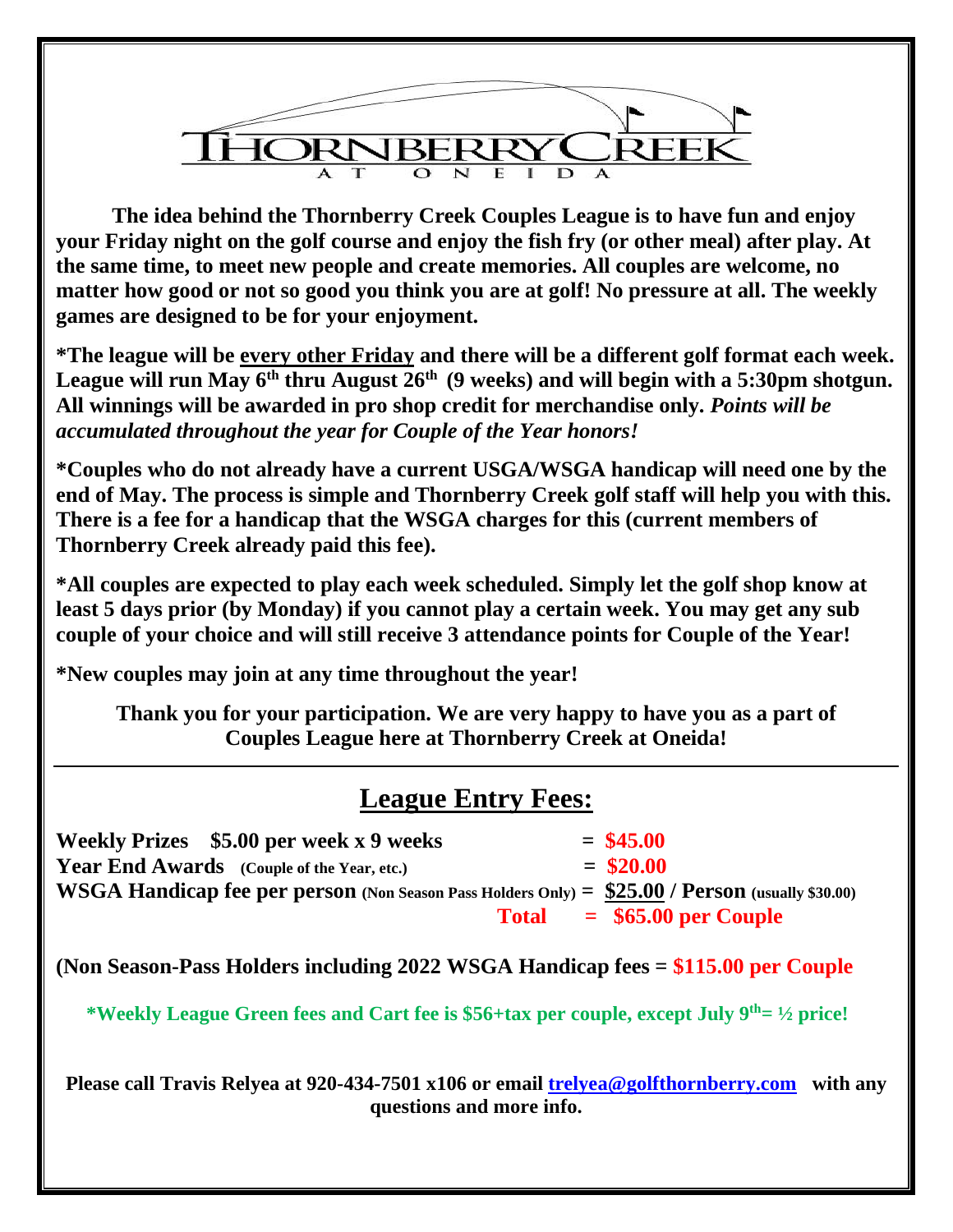| <u>Thornberry Creek at Oneida Couples League Application</u> |  |                                                                                                                                                                                                                                                                                                                                        |
|--------------------------------------------------------------|--|----------------------------------------------------------------------------------------------------------------------------------------------------------------------------------------------------------------------------------------------------------------------------------------------------------------------------------------|
|                                                              |  |                                                                                                                                                                                                                                                                                                                                        |
|                                                              |  |                                                                                                                                                                                                                                                                                                                                        |
|                                                              |  |                                                                                                                                                                                                                                                                                                                                        |
|                                                              |  |                                                                                                                                                                                                                                                                                                                                        |
|                                                              |  |                                                                                                                                                                                                                                                                                                                                        |
|                                                              |  |                                                                                                                                                                                                                                                                                                                                        |
|                                                              |  |                                                                                                                                                                                                                                                                                                                                        |
|                                                              |  |                                                                                                                                                                                                                                                                                                                                        |
|                                                              |  |                                                                                                                                                                                                                                                                                                                                        |
|                                                              |  |                                                                                                                                                                                                                                                                                                                                        |
|                                                              |  |                                                                                                                                                                                                                                                                                                                                        |
|                                                              |  |                                                                                                                                                                                                                                                                                                                                        |
|                                                              |  |                                                                                                                                                                                                                                                                                                                                        |
|                                                              |  |                                                                                                                                                                                                                                                                                                                                        |
|                                                              |  |                                                                                                                                                                                                                                                                                                                                        |
|                                                              |  |                                                                                                                                                                                                                                                                                                                                        |
|                                                              |  | We will have a 5:30pm Shotgun Start!<br>Thank you for your interest. Please send this form and check made out to Thornberry Creek to:<br><b>Thornberry Creek at Oneida</b><br><b>Attn. Travis Relyea</b><br>4470 N. Pine Tree Rd.<br>Oneida, WI 54155<br>Questions? Call Travis Relyea at 920-434-7501 x106.<br>www.golfthornberry.com |